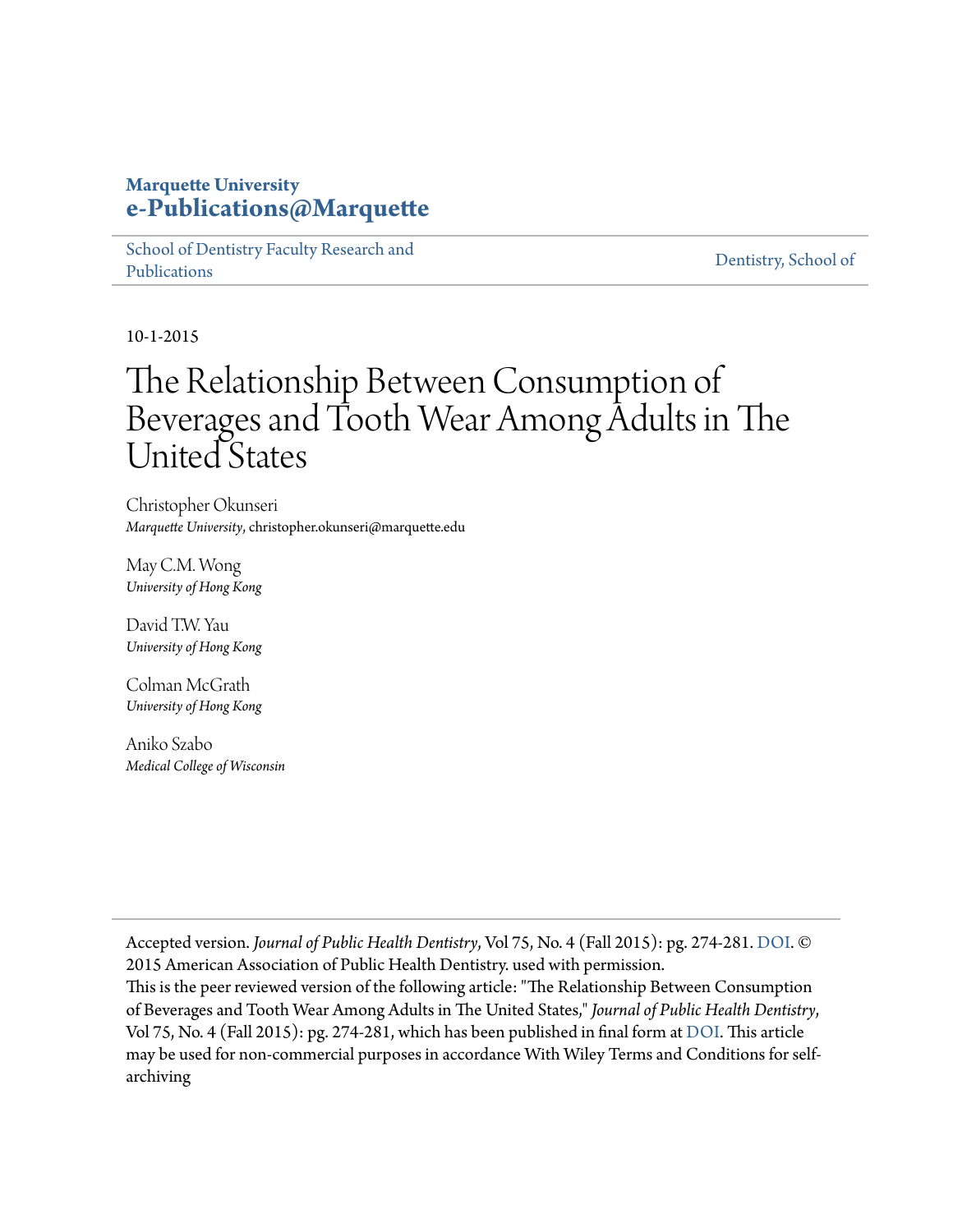# The Relationship Between Consumption of Beverages and Tooth Wear Among Adults in The United States

Christopher Okunseri

*Department of Clinical Services, School of Dentistry, Marquette University, Milwaukee, WI*

> May C. M. Wong *Dental Public Health, Faculty of Dentistry,*

*The University of Hong Kong, Hong Kong, Hong Kong* David T. W. Yau

*Dental Public Health, Faculty of Dentistry, The University of Hong Kong, Hong Kong, Hong Kong*

Colman McGrath *Dental Public Health, Faculty of Dentistry, The University of Hong Kong, Hong Kong, Hong Kong*

# Aniko Szabo

*Institute of Health and Society, Medical College of Wisconsin, Milwaukee, WI*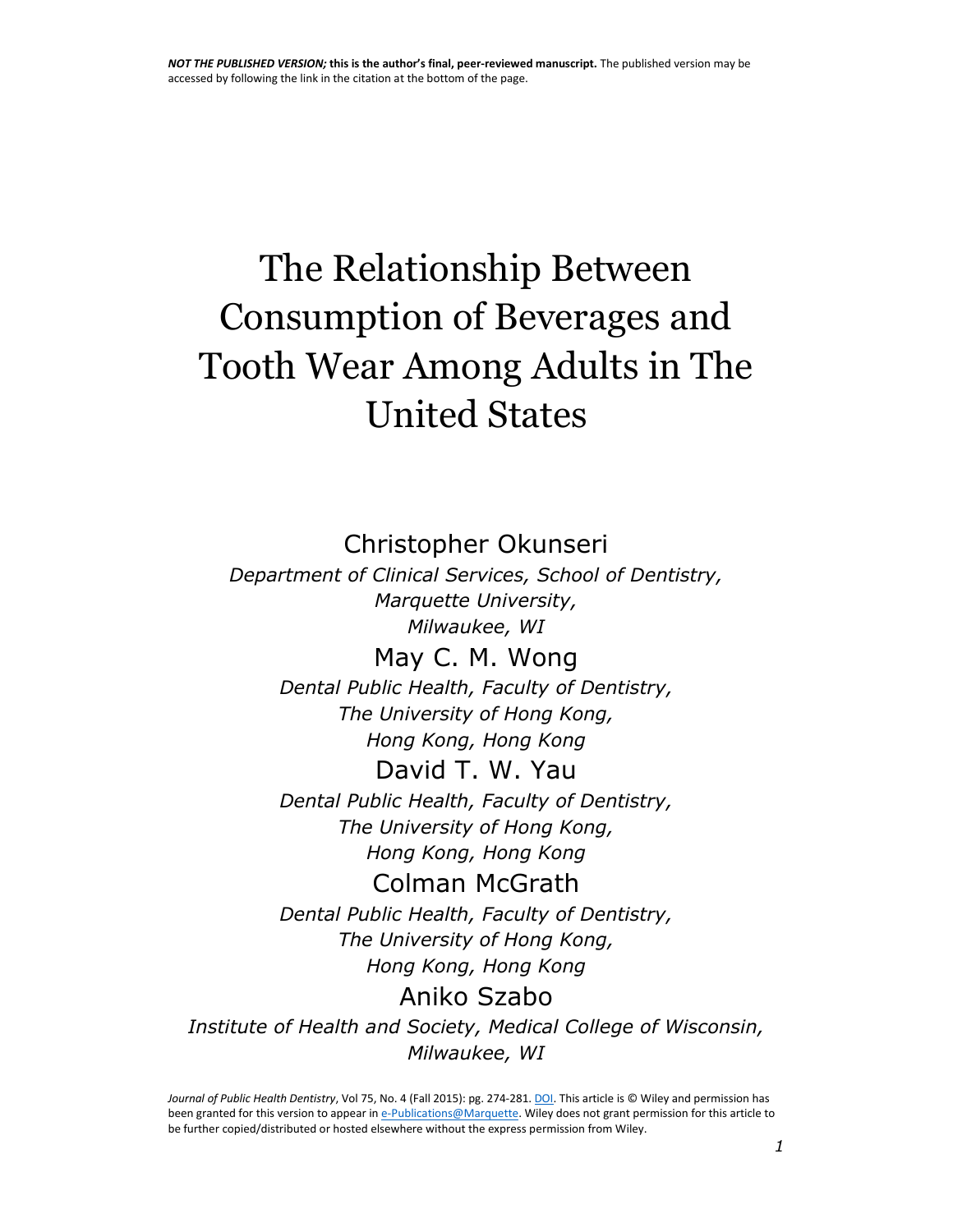### **Abstract**

**Objectives:** To investigate the prevalence and severity of tooth wear (TW) and its relationship with consumption of beverages among adults in the United States.

**Methods:** The National Health and Nutrition Examinations Survey data for 2003-2004 was analyzed. TW was defined as "wear on at least one surface of at least one examined tooth." Drink/juice consumption was ascertained via a Food Frequency Questionnaire processed with Diet\*Calc software to obtain the average daily consumption frequency for all queried drinks and juice categories including milk. Survey-weighted descriptive and multivariable analyses with interaction terms were performed.

**Results:** Our study sample consisted of 3,773 adults (aged 20 and above). Eighty percent of the subjects had evidence of TW, and soft drinks were the most consumed beverage. Significant interactions between the effects of age, gender, and race/ethnicity on TW were found (*P* < 0.001). After adjustment for demographic factors, consumption of fruit drinks was found to be significantly associated with the severity [odds ratio (OR) = 1.32 and 1.42], but not prevalence of TW. However, this trend was reversed for grape juice consumption ( $OR = 0.34$ ,  $0.41$ ).

**Conclusions:** This study demonstrates that a substantial proportion of adults had evidence of TW, which was affected by demographic factors in a complex way. Fruit drinks consumption in adults was associated with the severity of TW, but not with the prevalence of TW after adjusting for demographics. These findings are important for the development of appropriate treatment guidelines, public policy, and programs aimed at reducing TW in adults.

### **Introduction**

In general, tooth wear (TW) is an irreversible condition that manifests as loss of dental hard tissue resulting in changes in the outer anatomical appearance of a tooth. The recognized types of TW are: erosion, abrasion, and attrition. Irrespective of whether a subject is a child or an adult, it may sometimes be difficult to ascertain the causative agent or the combination of causative factors responsible for TW[.](http://onlinelibrary.wiley.com/doi/10.1111/jphd.12096/full#jphd12096-bib-0001) 1 In addition, the diagnosis, treatment, and measurement of TW in large population groups continues to be a challenge for clinicians and researchers.<sup>[2,3](http://onlinelibrary.wiley.com/doi/10.1111/jphd.12096/full#jphd12096-bib-0002)</sup> However, the TW index developed by Smith & Knight with modifications continues to be widely used in local and national surveys around the world.<sup>[4,5](http://onlinelibrary.wiley.com/doi/10.1111/jphd.12096/full#jphd12096-bib-0004)</sup>

McGuire *et al*. reported that approximately 46 percent of American children aged 13-19 years had evidence of erosive TW in at least one tooth. [6](http://onlinelibrary.wiley.com/doi/10.1111/jphd.12096/full#jphd12096-bib-0006) Compared with Whites, African Americans had significantly lower rates of erosive TW. [6](http://onlinelibrary.wiley.com/doi/10.1111/jphd.12096/full#jphd12096-bib-0006) In addition, it has been reported that erosive TW increases with age. With an increase of 1

Journal of Public Health Dentistry, Vol 75, No. 4 (Fall 2015): pg. 274-281. **DOI**. This article is © Wiley and permission has been granted for this version to appear i[n e-Publications@Marquette.](http://epublications.marquette.edu/) Wiley does not grant permission for this article to be further copied/distributed or hosted elsewhere without the express permission from Wiley.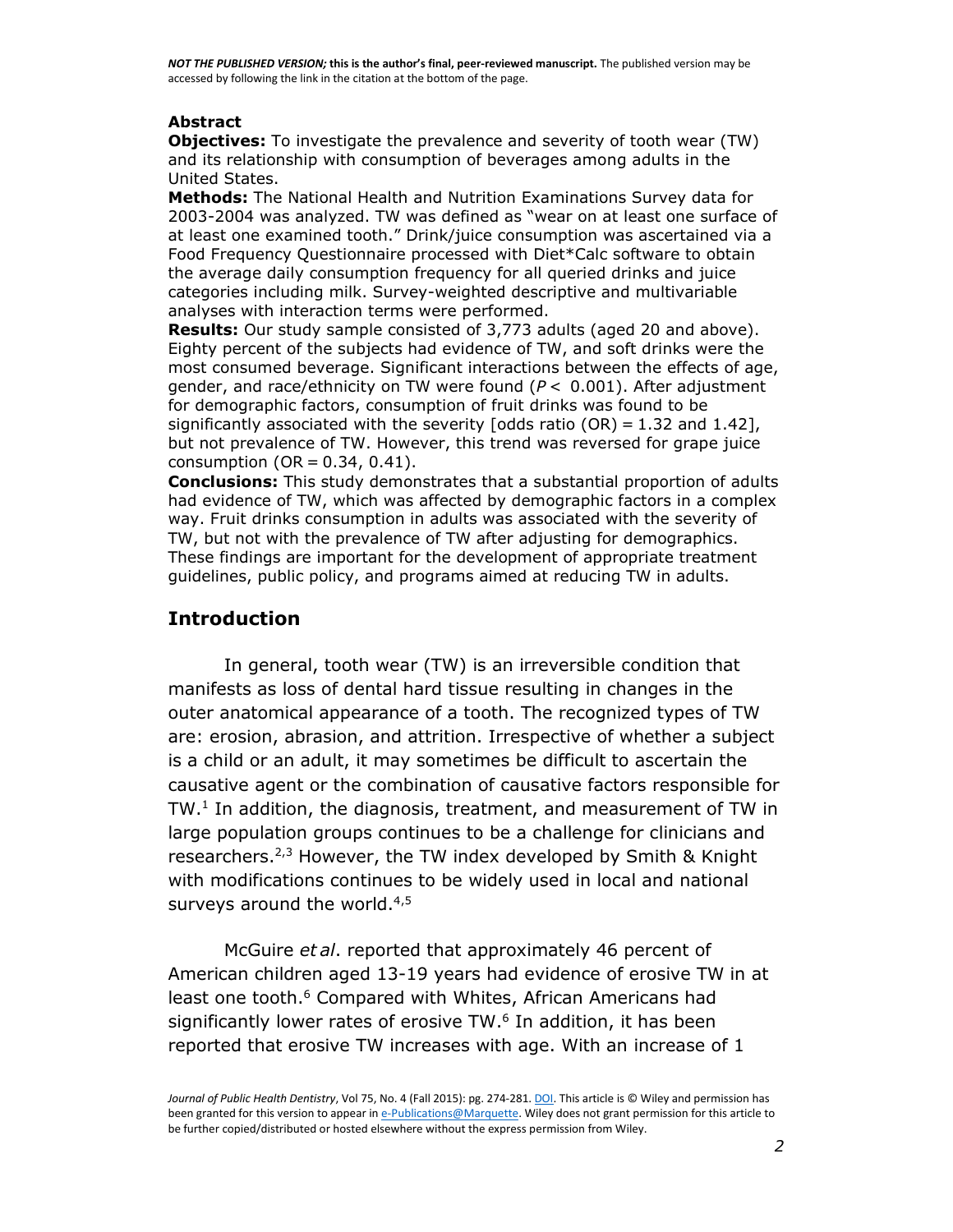year in age, the odds of a child having erosive TW increases by 1.3 times. [6](http://onlinelibrary.wiley.com/doi/10.1111/jphd.12096/full#jphd12096-bib-0006) Nunn reported an increase in erosive TW due to increased availability and consumption of soft drinks and fruit juices in adolescents based on anecdotal evidence.<sup>[7](http://onlinelibrary.wiley.com/doi/10.1111/jphd.12096/full#jphd12096-bib-0007)</sup> These studies have, to date focused primarily on the epidemiology of erosive TW in children, with limited attention from researchers and clinicians on TW in adults from both developed and developing countries.

Although researchers have published mixed results on the relationship between the erosive potential of juices/drinks and the prevalence and severity of TW in children, research is scant on identifying potential beverage predictors of TW in adults. There is therefore a need to provide generalizable information from a nationally representative sample to help improve clinicians' understanding of the dietary and treatment implications of TW in adults. The primary aim of this study was to examine the prevalence and severity of TW as well as to investigate whether an association exists between the consumption of juices, drinks, milk, demographic factors, and TW in adults living in the United States.

## **Materials and methods**

The most recent data on TW available in the National Health and Nutrition Examinations Survey (NHANES) were analyzed. The NHANES 2003-2004 data on TW is the only publicly available national data across the lifespan for different population groups in the United States. NHANES collects data from civilian, noninstitutionalized population living in the 50 United States and the District of Columbia. Participants in the 2003-2004 database were selected based on a stratified, multistage, probability sampling design. Non-Hispanic Blacks, Mexican-Americans, persons aged 12-19 years and 60 years or older were oversampled to achieve more precise estimates for these groups.<sup>[8](http://onlinelibrary.wiley.com/doi/10.1111/jphd.12096/full#jphd12096-bib-0008)</sup> Trained and calibrated examiners used the modified Smith and Knight Tooth Wear Index from a 1998 United Kingdom Adult Health Survey conducted by the Social Survey Division of the Office of National Statistics, United Kingdom, to measure TW.<sup>[8](http://onlinelibrary.wiley.com/doi/10.1111/jphd.12096/full#jphd12096-bib-0008)</sup> TW was evaluated and scored visually by trained examiners who assessed the lingual, facial, and incisal surfaces of all 12 anterior teeth and the occlusal surfaces of the maxillary and mandibular first molars. [8](http://onlinelibrary.wiley.com/doi/10.1111/jphd.12096/full#jphd12096-bib-0008) According to Dye *et al*., the

*Journal of Public Health Dentistry*, Vol 75, No. 4 (Fall 2015): pg. 274-281[. DOI.](http://dx.doi.org/10.1111/jphd.12096) This article is © Wiley and permission has been granted for this version to appear i[n e-Publications@Marquette.](http://epublications.marquette.edu/) Wiley does not grant permission for this article to be further copied/distributed or hosted elsewhere without the express permission from Wiley.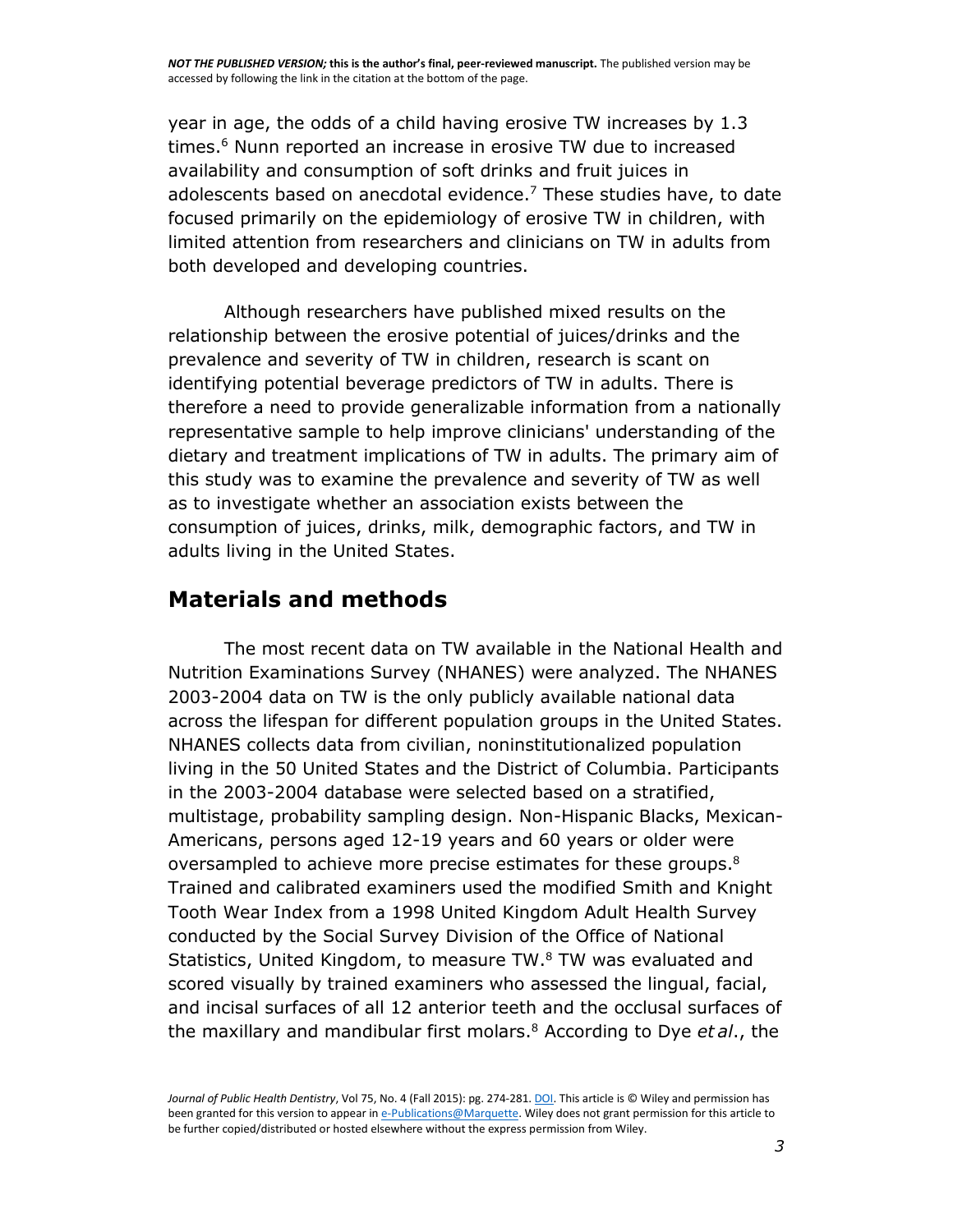percent agreement for interexaminer reliability across all tooth sites for the TW sessions was [8](http://onlinelibrary.wiley.com/doi/10.1111/jphd.12096/full#jphd12096-bib-0008)7.7 percent and the kappa was 0.80. $^8$ Person-level prevalence of TW was quantified as the presence of marked wear on any surface in the enamel or dentine of examined teeth. Person-level severity of TW was quantified as the highest TW score of the person (mild = highest score of 1; moderate = *highest score of 2*; *severe = highest score of 3*).

### **TW scoring system (Dye** *et al***. 2008)**[8](http://onlinelibrary.wiley.com/doi/10.1111/jphd.12096/full#jphd12096-bib-0008)

### **Score Description of tooth wear**

- *0 Sound natural tooth surface. Any wear is restricted to the enamel and does not extend into the dentin (all surfaces).*
- *1 Loss of enamel just exposing the dentin (all surfaces).*

*Loss of enamel exposing the dentin in more than an estimated one third of the individual surface area (buccal, lingual surfaces). Loss of enamel and extensive* 

*2 loss of dentin, but not exposing secondary dentin or pulp. On occlusal/incisal surfaces, exposed dentin facets with a buccal-lingual dimension of 2 mm or greater at the widest point will be seen (incisal and occlusal surfaces).*

*Complete loss of enamel on a surface, pulp exposure, or exposure of secondary dentin where the pulp used to be. Frank pulp exposure is most* 

*3 unlikely (buccal, lingual surfaces). Pulp exposure or exposure of secondary dentin (incisal, occlusal surfaces).*

In addition, NHANES collected data on beverage consumption over a 12-month period through a food frequency questionnaire that was processed using the Diet\*Calc software (Diet\*Calc Analysis Program, Version 1.4.3., National Cancer Institute, Applied Research Program) to obtain daily frequencies. This resulted in intake frequency values from 0 (never) to 7 (6 or more times a day) for milk (as a beverage), tomato/vegetable juice, orange/grapefruit juice, apple juice, grape juice, other fruit juice, fruit drinks (such as Hi-C and lemonade), soda in the summer, and soda during the rest of the year. In addition, our choice of the different beverage categories included in this analysis was based on what was available in the NHANES database. The seasonal soda measurement was combined using a weighted average (1/4 weight for summer) to reflect average annual consumption. Race/ethnicity was combined into racial subdivisions (White, Black, Other) among non-Hispanic respondents only. The study was approved by the Marquette University Institutional Review Board.

*Journal of Public Health Dentistry*, Vol 75, No. 4 (Fall 2015): pg. 274-281[. DOI.](http://dx.doi.org/10.1111/jphd.12096) This article is © Wiley and permission has been granted for this version to appear i[n e-Publications@Marquette.](http://epublications.marquette.edu/) Wiley does not grant permission for this article to be further copied/distributed or hosted elsewhere without the express permission from Wiley.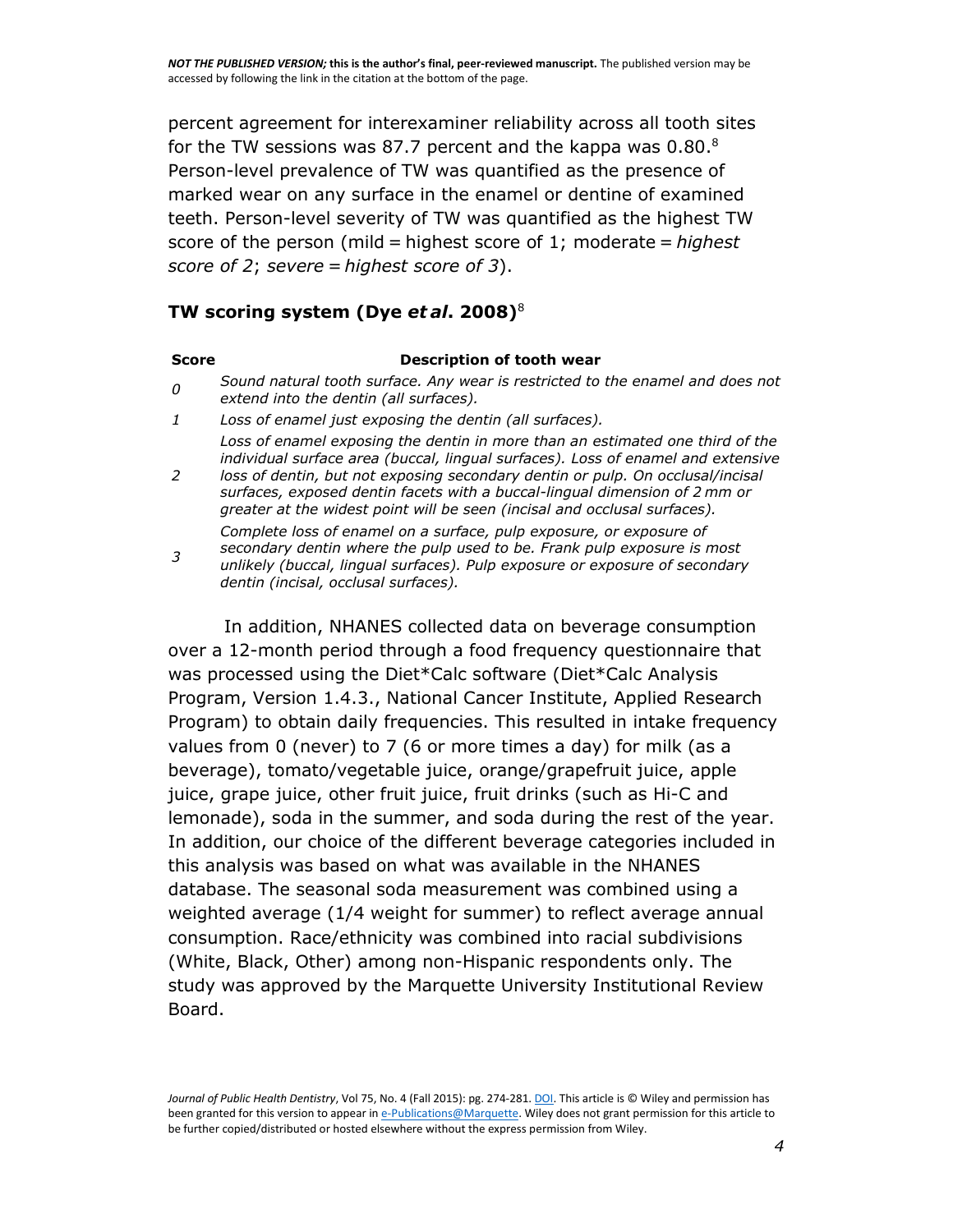# *Statistical analysis*

The general analysis approach followed the NHANES analytical guidelines in adjusting for the survey design. The analysis was performed using SAS 9.2 (SAS Institute, Cary, NC, USA), and the SURVEYFREQ, SURVEYLOGISTIC, and SURVEYREG procedures were used as appropriate. Rao-Scott chi-square tests were performed to investigate bivariate associations between prevalence/severity of TW and demographic variables: gender, age, race/ethnicity, family income, and education level. Survey-weighted *t*-tests were performed to compare the daily beverage consumption between populations with and without TW. Survey-weighted one-way analysis of variance analyses were performed to compare the daily beverage consumption between different severities of TW.

Because the proportional odds assumption in the multivariate ordinal logistic regression was not fulfilled (score test, *P* < 0.001), three separate weighted multivariable binary logistic regressions were performed to evaluate the effects of different beverage consumption on the prevalence and severity of TW. These multivariable logistic regressions were conducted with an adjustment for age, gender, and race/ethnicity; their interactions (age  $\times$  gender, gender  $\times$  race/ethnicity, age  $\times$  race/ethnicity, and age × gender × race/ethnicity); family income; and education level. A two-sided 5 percent significance level was used for all analyses.

# **Results**

Our study sample consisted of 3,773 adults (20 years to 65 and above), 79.8 percent had evidence of TW, 64.4 percent had mild TW (highest TW score of 1), 10.2 percent had moderate TW (highest score of 2), and 5.2 percent had severe TW (highest score of 3). Table [1](http://onlinelibrary.wiley.com/doi/10.1111/jphd.12096/full#jphd12096-tbl-0001) shows the prevalence and severity of TW by demographic factors. Significant differences were found in the percentages of TW for age (lowest in 20-24 years old, 62.8 percent, *P* < 0.001), gender (lowest in female, 75.9 percent, *P* < 0.001), and race/ethnicity (lowest in non-Hispanic Black, 65.0 percent, *P* < 0.001) for prevalence of TW. In terms of the relationship between the severity of TW and demographic factors, significant differences in severity of TW were found between

*Journal of Public Health Dentistry*, Vol 75, No. 4 (Fall 2015): pg. 274-281[. DOI.](http://dx.doi.org/10.1111/jphd.12096) This article is © Wiley and permission has been granted for this version to appear i[n e-Publications@Marquette.](http://epublications.marquette.edu/) Wiley does not grant permission for this article to be further copied/distributed or hosted elsewhere without the express permission from Wiley.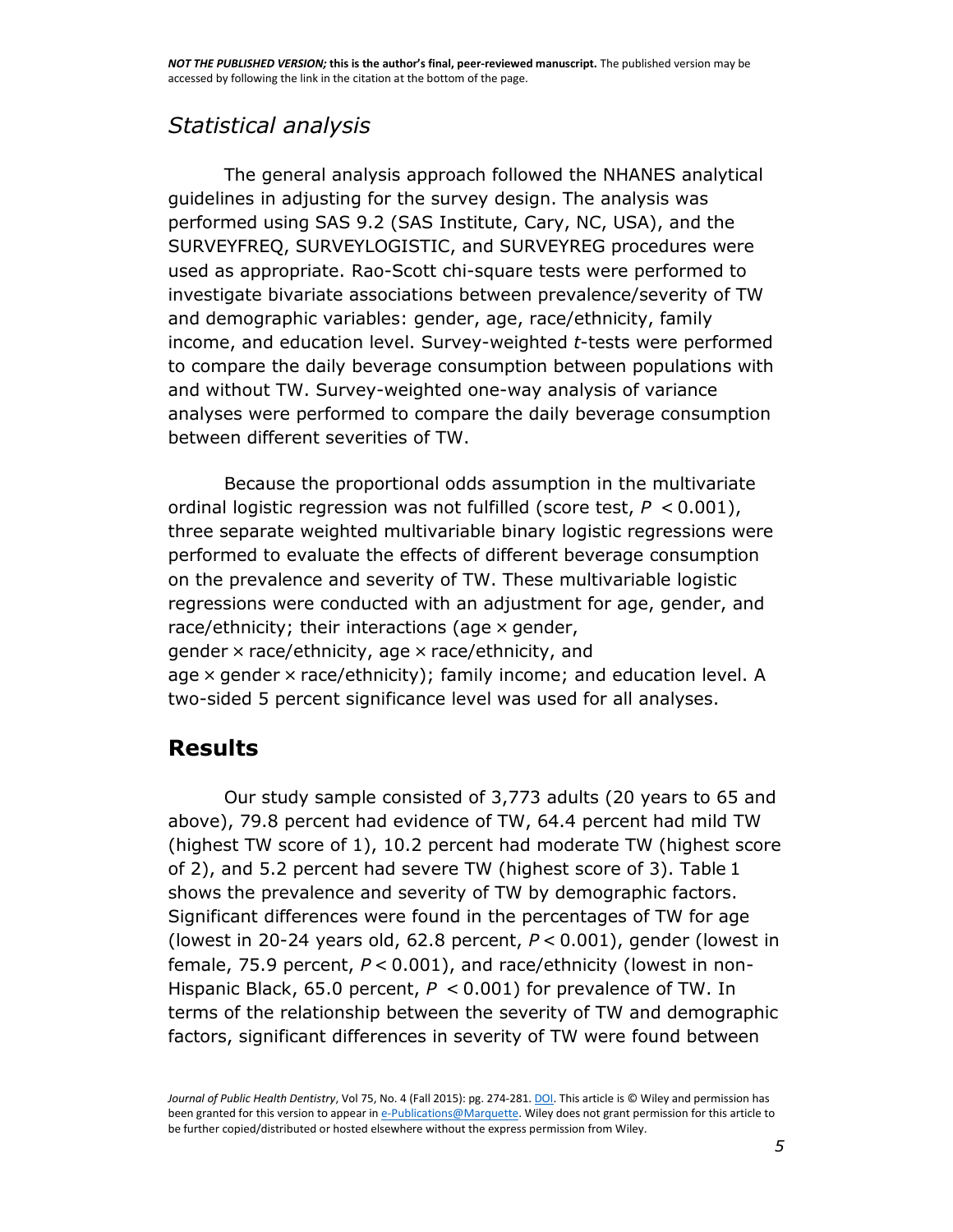age groups (*P* < 0.001), race/ethnicity (*P* < 0.001), gender (*P* < 0.001), and education level  $(P = 0.003)$ . As age increased, so did percentages of moderate and severe TW, and the reverse was the case in the group without TW. Percentages of females with moderate and severe TW (5.2 percent and 1.6 percent) were lower than those of males (13.2 percent and 4.6 percent), whereas the percentage of females without TW (24.1 percent) was higher than that of males (14.9 percent). Percentages of non-Hispanic Blacks with moderate and severe TW (4.8 percent and 1.3 percent) were lower than those of non-Hispanic Whites (9.1 percent and 3.0 percent). The percentage of non-Hispanic Blacks without TW was the highest (35.0 percent) among all racial/ethnic groups. College graduates or those with higher education levels had lower percentages of moderate and severe TW (7.7 percent and 2.7 percent) than those with less than grade 12 or grade 12 levels with no diploma (10.3 percent and 6.0 percent).

**Table 1.** Prevalence and Severity of Tooth Wear by Demographic Variables

|                        |   |                                           | <b>Prevalence</b>                                      |             | <b>Severity</b>       |                        |                            |                                    |  |
|------------------------|---|-------------------------------------------|--------------------------------------------------------|-------------|-----------------------|------------------------|----------------------------|------------------------------------|--|
| <b>Characteristics</b> | n | Without<br><b>TW %</b><br>Score 0<br>(SE) | With<br><b>TW %</b><br><b>Score</b><br>$1 - 3$<br>(SE) | P-<br>value | $\frac{0}{0}$<br>(SE) | $\mathbf{O}_0$<br>(SE) | $\frac{O}{D}$<br>з<br>(SE) | Score Score Score <i>p</i> -valuea |  |

*<sup>a</sup>P*-value for chi-square test comparing the subjects across severity scores 0-3.

*<sup>b</sup>*The *P*-value of chi-square test cannot be obtained since there was one empty cell for highest tooth wear score of 3 in the 20- to 24-year-old group. This *P*-value was obtained by a multinomial logistic regression predicting severity from age.

| Age years<br>$(n = 3, 773)$ |     |               |               | < 0.001 |               |               |               | < 0.001b |
|-----------------------------|-----|---------------|---------------|---------|---------------|---------------|---------------|----------|
| $20 - 24$                   | 430 | 37.2<br>(6.8) | 62.8<br>(6.8) |         | 60.4<br>(6.9) | 2.3<br>(0.5)  | 0             |          |
| $25 - 34$                   | 753 | 27.0<br>(5.0) | 73.0<br>(5.0) |         | 69.1<br>(5.2) | 2.9<br>(0.7)  | 0.9<br>(0.5)  |          |
| $35 - 44$                   | 663 | 17.7<br>(4.5) | 82.3<br>(4.5) |         | 72.5<br>(4.0) | 8.4<br>(1.1)  | 1.4<br>(0.5)  |          |
| $45 - 54$                   | 608 | 14.5<br>(2.8) | 85.5<br>(2.8) |         | 70.7<br>(3.0) | 12.5<br>(1.5) | 2.3<br>(0.8)  |          |
| 55-64                       | 494 | 11.0<br>(3.4) | 89.0<br>(3.4) |         | 70.8<br>(3.1) | 12.8<br>(2.3) | 5.4<br>(1.3)  |          |
| 65 or above                 | 825 | 12.6<br>(1.5) | 87.4<br>(1.5) |         | 59.7<br>(1.8) | 16.6<br>(1.6) | 11.1<br>(1.4) |          |
| Gender<br>$(n=3,773)$       |     |               |               | < 0.001 |               |               |               | < 0.001  |
|                             |     |               |               |         |               |               |               |          |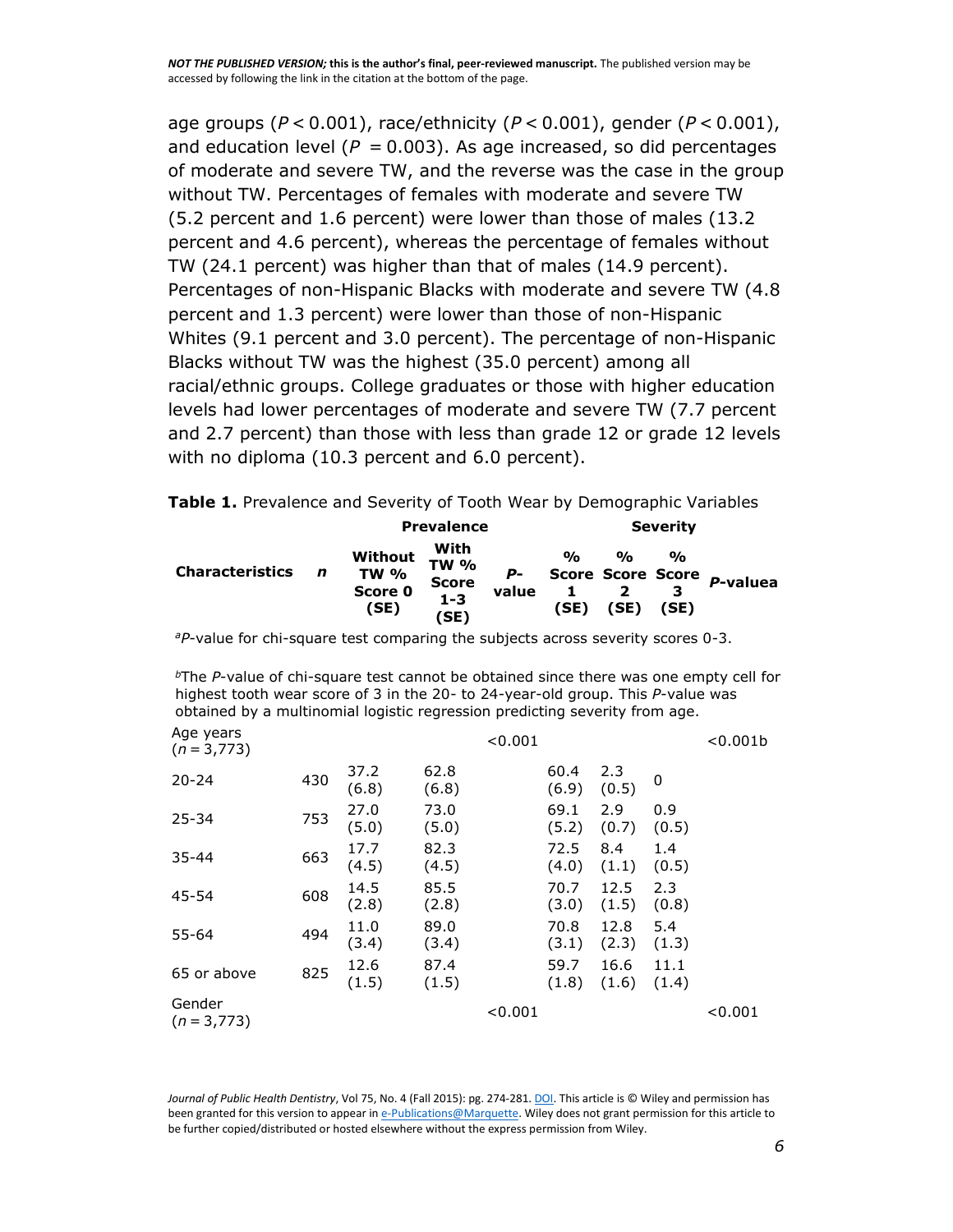|                                               |       |                                           | <b>Prevalence</b>                               |             | <b>Severity</b>            |                                                       |                            |            |  |
|-----------------------------------------------|-------|-------------------------------------------|-------------------------------------------------|-------------|----------------------------|-------------------------------------------------------|----------------------------|------------|--|
| <b>Characteristics</b>                        | n     | Without<br><b>TW %</b><br>Score 0<br>(SE) | With<br><b>TW %</b><br>Score<br>$1 - 3$<br>(SE) | Р-<br>value | $\frac{1}{2}$<br>1<br>(SE) | %<br><b>Score Score Score</b><br>$\mathbf{z}$<br>(SE) | $\frac{0}{0}$<br>3<br>(SE) | P-valuea   |  |
| Male                                          | 1,832 | 14.9<br>(3.0)                             | 85.1<br>(3.0)                                   |             | 67.3<br>(2.5)              | 13.2<br>(1.1)                                         | 4.6<br>(0.3)               |            |  |
| Female                                        | 1,941 | 24.1<br>(4.3)                             | 75.9<br>(4.3)                                   |             | 69.1<br>(4.1)              | 5.2<br>(0.7)                                          | 1.6<br>(0.4)               |            |  |
| Race/ethnicity<br>$(n = 3, 773)$              |       |                                           |                                                 | < 0.001     |                            |                                                       |                            | ${<}0.001$ |  |
| Hispanic                                      | 895   | 13.9<br>(3.2)                             | 86.1<br>(3.2)                                   |             | 69.9<br>(2.7)              | 11.9<br>(1.1)                                         | 4.3<br>(1.0)               |            |  |
| Non-Hispanic<br>White                         | 1,950 | 18.6<br>(3.7)                             | 81.4<br>(3.7)                                   |             | 69.3<br>(3.3)              | 9.1<br>(1.0)                                          | 3.0<br>(0.3)               |            |  |
| Non-Hispanic<br><b>Black</b>                  | 772   | 35.0<br>(6.8)                             | 65.0<br>(6.8)                                   |             | 58.9<br>(6.4)              | 4.8<br>(0.7)                                          | 1.3<br>(0.3)               |            |  |
| Other                                         | 156   | 13.0<br>(5.3)                             | 87.0<br>(5.3)                                   |             | 70.1<br>(4.9)              | 11.3<br>(3.4)                                         | 5.5<br>(2.4)               |            |  |
| Education<br>$(n = 3, 771)$                   |       |                                           |                                                 | 0.138       |                            |                                                       |                            | 0.003      |  |
| ≤Grade 12/<br>Grade 12 with no 971<br>diploma |       | 18.8<br>(2.7)                             | 81.2<br>(2.7)                                   |             | 64.9<br>(2.8)              | 10.3<br>(1.3)                                         | 6.0<br>(0.7)               |            |  |
| High school<br>grad/GED or<br>equivalent      | 946   | 16.8<br>(3.5)                             | 83.2<br>(3.5)                                   |             | 69.8<br>(3.0)              | 10.4<br>(1.5)                                         | 3.1<br>(0.8)               |            |  |
| Some college or<br>AA degree                  | 1,083 | 21.8<br>(4.6)                             | 78.2<br>(4.6)                                   |             | 67.8<br>(4.4)              | 8.5<br>(0.6)                                          | 1.9<br>(0.4)               |            |  |
| College graduate<br>or above                  | 771   | 20.2<br>(3.8)                             | 79.8<br>(3.8)                                   |             | 69.4<br>(3.6)              | 7.7<br>(1.3)                                          | 2.7<br>(0.6)               |            |  |
| Annual family<br>income<br>$(n = 3, 584)$     |       |                                           |                                                 | 0.350       |                            |                                                       |                            | 0.079      |  |
| \$0-\$9,999                                   | 384   | 25.7<br>(5.2)                             | 74.3<br>(5.2)                                   |             | 65.0<br>(4.5)              | 6.2<br>(1.1)                                          | 3.1<br>(1.3)               |            |  |
| \$10,000-\$19,999 694                         |       | 19.0<br>(3.5)                             | 81.0<br>(3.5)                                   |             | 65.2<br>(4.2)              | 11.7<br>(1.4)                                         | 4.0<br>(0.9)               |            |  |
| \$20,000-34,999                               | 808   | 21.5<br>(4.3)                             | 78.5<br>(4.3)                                   |             | 65.1<br>(4.1)              | 10.1<br>(1.0)                                         | 3.4<br>(0.6)               |            |  |
| \$35,000-\$54,999 674                         |       | 18.4<br>(3.9)                             | 81.6<br>(3.9)                                   |             | 67.8<br>(4.4)              | 9.4<br>(1.6)                                          | 4.3<br>(1.1)               |            |  |
| \$55,000-\$74,999 367                         |       | 18.0<br>(4.1)                             | 82.0<br>(4.1)                                   |             | 73.4<br>(4.4)              | 7.3<br>(1.8)                                          | 1.3<br>(0.5)               |            |  |
| \$75,000 or above 657                         |       | 18.6<br>(4.3)                             | 81.4<br>(4.3)                                   |             | 71.0<br>(4.4)              | 8.2<br>(1.1)                                          | 2.2<br>(0.6)               |            |  |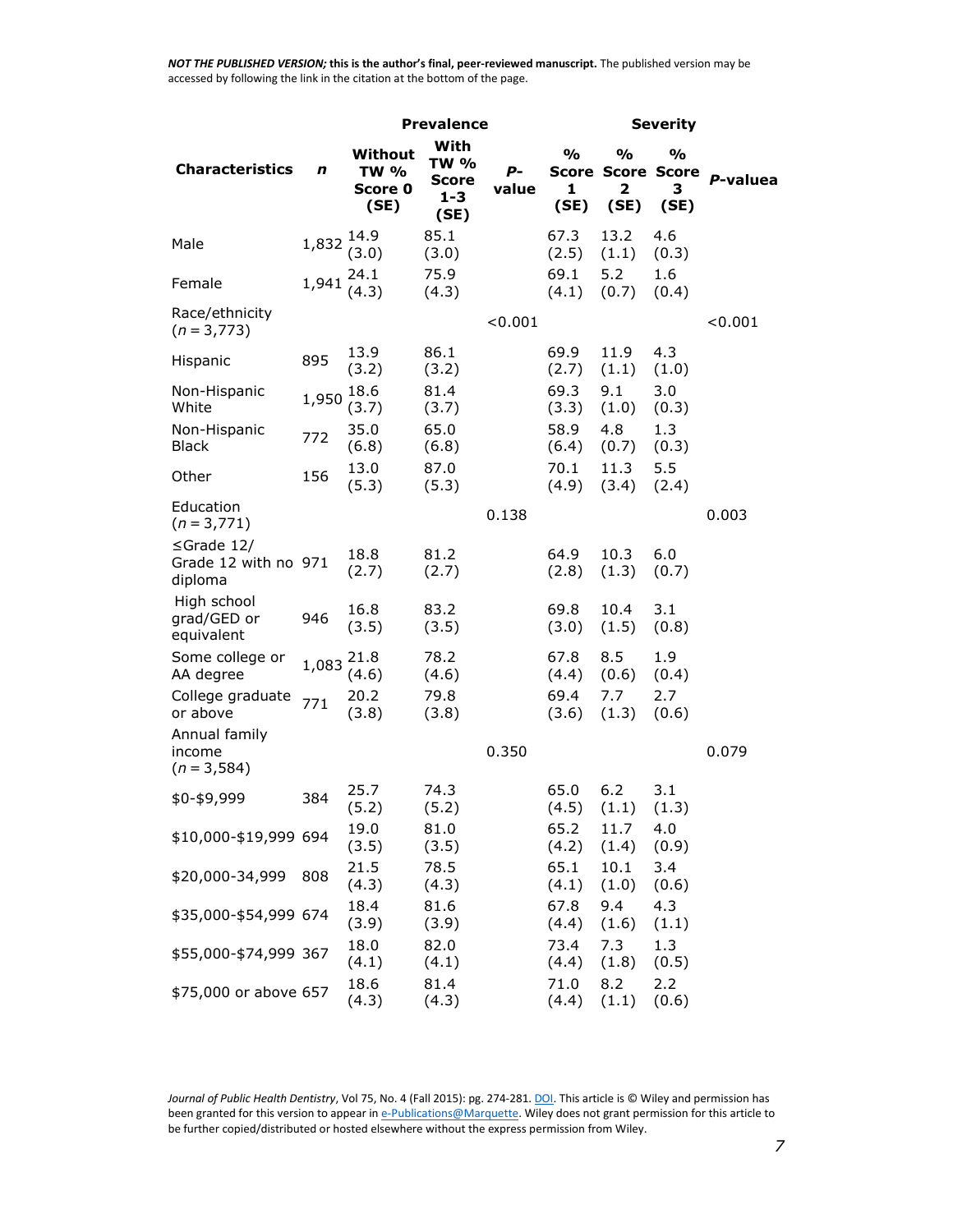Figure [1](http://onlinelibrary.wiley.com/doi/10.1111/jphd.12096/full#jphd12096-fig-0001) shows the distribution of TW by age, gender, and race/ethnicity. There was significant interaction effect by age, gender, and race/ethnicity in the prevalence and severity of TW (data not shown). For all racial/ethnic groups (except other), an increasing trend of prevalence of TW was observed with increasing age. Females had significantly lower prevalence of TW among non-Hispanic Blacks and non-Hispanic Whites aged 20-54 years old (*P* < 0.05). Within the racial/ethnic, gender, and age groups, non-Hispanic Blacks had the lowest prevalence of TW (except among males aged 65 or above in the "Other" racial/ethnic group) (data not shown). It was observed that the percentages of moderate and severe TW were much lower in females in all racial/ethnic groups. In addition, the percentages of groups with moderate and severe TW increased faster with age in Hispanic than in non-Hispanic Whites and the increasing trend in non-Hispanic Blacks was the slowest (data not shown). The level 3 interaction (age  $\times$  gender  $\times$  race/ethnicity) was found to be significant in the multivariable binary logistic regression with the demographics and their interactions (*P* < 0.001, data not reported).



**Figure 1.** Distribution of tooth wear by age, gender, and race/ethnicity (*n* = 3,773).

Beverage consumption data were available for approximately 2,900 adults. Table [2](http://onlinelibrary.wiley.com/doi/10.1111/jphd.12096/full#jphd12096-tbl-0002) shows the bivariate results of the consumption of different beverages with prevalence and severity of TW. Overall, the most consumed (1.11 times per day) beverage by participants was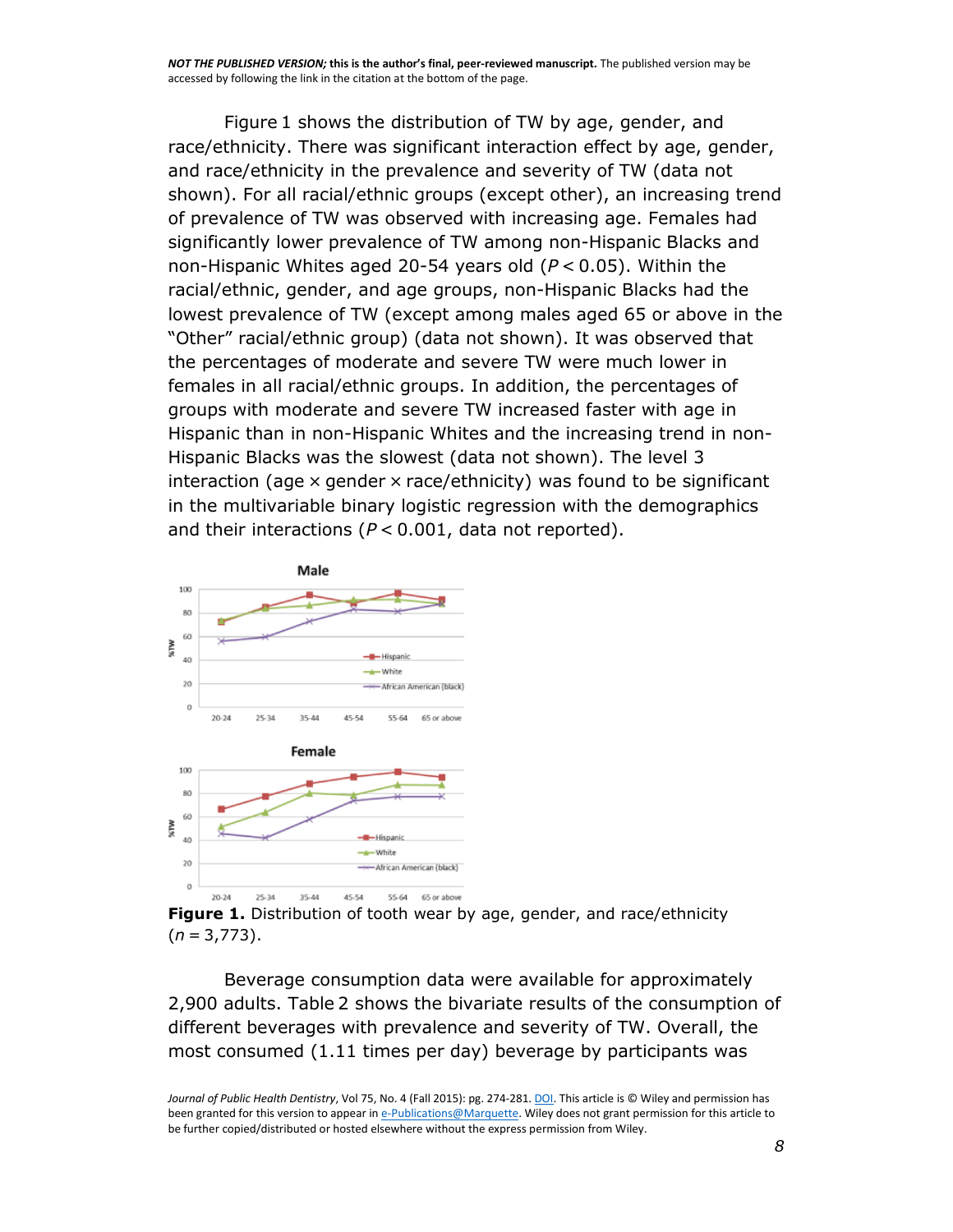soft drinks, and grape juice was the least (0.08 times a day). Although not statistically significant, the most consumed beverage was soft drinks (1.08 and 1.20) among groups with and without TW, whereas milk was the second highest consumed  $(0.58$  and  $0.50$ ,  $P = 0.022$ ) among the group.

**Table 2.** Bivariate Relationship between Prevalence, Severity, and the Consumption of Different Beverages and Tooth Wear

| <b>Beverage</b> | na | Overall                                                                                                       | Mean daily frequency of consumption (SE) |                   |        |              |  |  |                                            |  |  |
|-----------------|----|---------------------------------------------------------------------------------------------------------------|------------------------------------------|-------------------|--------|--------------|--|--|--------------------------------------------|--|--|
|                 |    | mean daily                                                                                                    |                                          | <b>Prevalence</b> |        | Severity     |  |  |                                            |  |  |
|                 |    | frequency of<br>consumption<br>(SE)                                                                           | <b>TW</b>                                | <b>TW</b>         | valueb | $\mathbf{1}$ |  |  | Without With P- Score Score Score P-valuec |  |  |
|                 |    |                                                                                                               | <b>Score 0 Score</b>                     |                   |        |              |  |  |                                            |  |  |
|                 |    |                                                                                                               |                                          | $1 - 3$           |        |              |  |  |                                            |  |  |
|                 |    | ANI and home of contribution and the model of the contribution of the contribution of the contribution of the |                                          |                   |        |              |  |  |                                            |  |  |

1. <sup>a</sup>Number of subjects with reported juice consumption frequency.

2. *<sup>b</sup>P*-value for *t*-test comparing the subjects with and without TW.

3. *<sup>c</sup>P*-value for ANOVA comparing the subjects across severity scores 0-3.

| Apple juice  | 2,925 0.13 (0.01)                   | 0.14<br>(0.02) | 0.606<br>0.13<br>(0.01) | 0.09<br>0.17<br>0.160<br>0.13<br>$(0.02)$ $(0.02)$ $(0.07)$ |
|--------------|-------------------------------------|----------------|-------------------------|-------------------------------------------------------------|
| Fruit drinks | 2,887 0.31 (0.03)                   | 0.39<br>(0.05) | 0.29<br>0.046<br>(0.02) | 0.35<br>0.28<br>0.31<br>0.049<br>$(0.03)$ $(0.06)$ $(0.07)$ |
| Grape juice  | 2,929 0.08 (0.01)                   | 0.09<br>(0.01) | 0.08<br>0.371<br>(0.01) | 0.05<br>0.05<br>0.001<br>0.08<br>$(0.01)$ $(0.01)$ $(0.01)$ |
| Milk         | 2,912 0.56 (0.03)                   | 0.50<br>(0.04) | 0.58<br>0.022<br>(0.03) | 0.59<br>0.66<br>0.071<br>0.57<br>$(0.04)$ $(0.04)$ $(0.09)$ |
| juice        | Orange/grapefruit 2,919 0.39 (0.02) | 0.40<br>(0.04) | 0.38<br>0.638<br>(0.02) | 0.43<br>0.48<br>0.37<br>0.572<br>$(0.02)$ $(0.04)$ $(0.11)$ |
| Other juice  | 2,927 0.16 (0.01)                   | 0.16<br>(0.02) | 0.898<br>0.17<br>(0.02) | 0.13<br>0.22<br>0.389<br>0.17<br>$(0.02)$ $(0.03)$ $(0.08)$ |
| Soft drinks  | 2,745 1.11 (0.07)                   | 1.20<br>(0.13) | 1.08<br>0.323<br>(0.06) | 0.95<br>0.97<br>0.231<br>1.11<br>$(0.07)$ $(0.05)$ $(0.12)$ |
| juice        | Tomato/vegetable 2,917 0.09 (0.01)  | 0.07<br>(0.01) | 0.016<br>0.09<br>(0.01) | 0.28<br>0.023<br>0.09<br>0.07<br>$(0.01)$ $(0.01)$ $(0.04)$ |

In terms of TW severity, there were significant differences in the consumption of fruit drinks, grape juice, and tomato/vegetable juice (*P* < 0.05). A U-shaped pattern was observed, showing that consumption of fruit drinks was more frequent among those with no TW and severe TW (respectively, 0.39 and 0.35 time daily) compared with those with moderate and mild TW (respectively, 0.28 and 0.31 time daily). Severity of TW decreased with consumption of grape juice from 0.09 to 0.05 times a day. Consumption of tomato/vegetable juice was more frequent among those with severe TW (consumed 0.28 times daily) compared with those with moderate, mild, and no TW (respectively, 0.07, 0.09 and 0.09 time daily).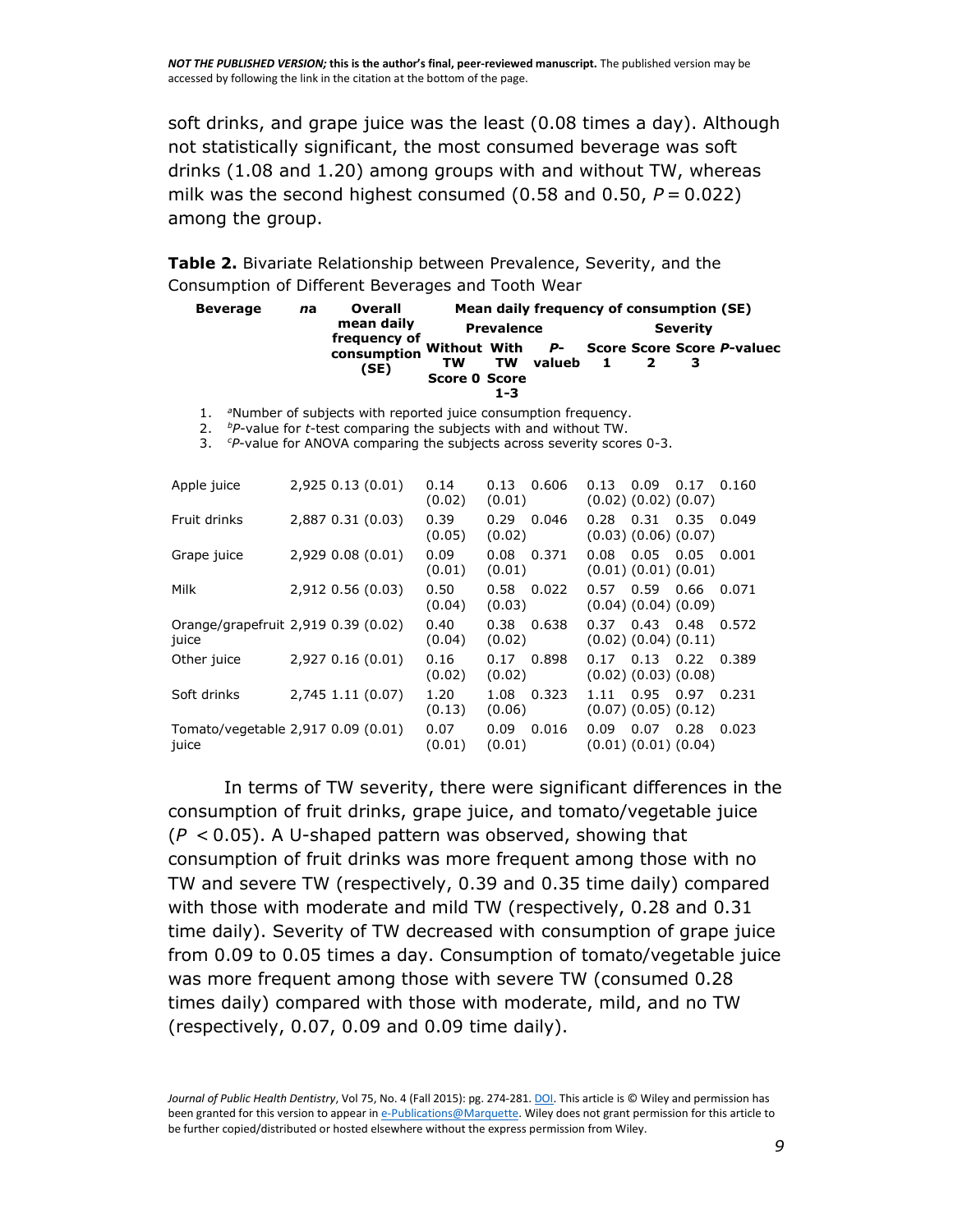Because there were only 156 subjects in the "other" race/ethnicity group, weighted multivariable binary logistic regression analysis investigating the effects of different beverage consumption on the presence of TW was performed with only three major race/ethnicity groups (Hispanic, non-Hispanic White, and non-Hispanic Black). After adjusting for demographic factors and their interaction effects, the significant predictors at the bivariate level were no longer associated with the prevalence of TW at 5 percent significance level (Table [3\)](http://onlinelibrary.wiley.com/doi/10.1111/jphd.12096/full#jphd12096-tbl-0003).

**Table 3.** Weighted Bivariate and Multivariable Logistic Regression for Factors Associated with Consumption of Different Beverages on the Prevalence and Severity of Tooth Wear (without Other Race/Ethnicity) (*n* = 2,408)

| Beverage |                                                                   | <b>Prevalence</b>           |   | <b>Severity</b>                       |                             |   |                                                                                |                             |                         |  |  |
|----------|-------------------------------------------------------------------|-----------------------------|---|---------------------------------------|-----------------------------|---|--------------------------------------------------------------------------------|-----------------------------|-------------------------|--|--|
|          | Score 0a versus 1,2,3 Score 0,1a versus 2,3 Score 0,1,2a versus 3 |                             |   |                                       |                             |   |                                                                                |                             |                         |  |  |
|          | Unadiust Adiust<br>ed odds<br>ratio<br>(95%<br>CI)                | ed<br>odds<br>ratio<br>(95% | b | value ed odds<br>ratio<br>(95%<br>CI) | ed<br>odds<br>ratio<br>(95% | b | P- Unadjust Adjust P- Unadjust Adjust<br>value ed odds<br>ratio<br>(95%<br>CI) | ed<br>odds<br>ratio<br>(95% | <b>P-</b><br>value<br>b |  |  |
|          |                                                                   | CI)                         |   |                                       | CI)                         |   |                                                                                | CI)                         |                         |  |  |

1. *<sup>a</sup>*Adjusted for age-group, gender, race/ethnicity, and all their interactions, family income, and education level.

2. *bP*-values for the adjusted logistic regression models.

| Apple juice                | 0.93<br>(0.79,<br>1.09) | 1.11<br>(0.82,<br>1.48) | 0.506 0.90   | (0.63,<br>1.27)               | 0.90<br>(0.54,<br>1.50) | 0.676 1.21   | (0.90,<br>1.63)               | 1.27<br>(0.72,<br>2.23) | 0.411 |
|----------------------------|-------------------------|-------------------------|--------------|-------------------------------|-------------------------|--------------|-------------------------------|-------------------------|-------|
| Fruit drinks               | 0.86<br>(0.76,<br>0.98) | 1.02<br>(0.91,<br>1.14) | 0.786 1.05   | (0.88,<br>1.26)               | 1.32<br>(1.09,<br>1.61) | 0.00<br>5    | 1.11<br>(0.91,<br>1.35)       | 1.42<br>(1.10,<br>1.84) | 0.008 |
| Grape juice                | 0.92<br>(0.77,<br>1.10) | 1.00<br>(0.68,<br>1.46) |              | 0.993 0.40<br>(0.17,<br>0.94) | 0.34<br>(0.15,<br>0.76) | 0.00<br>8    | 0.60<br>(0.29,<br>1.24)       | 0.41<br>(0.21,<br>0.82) | 0.011 |
| Orange/grape<br>juice      | 0.94<br>(0.82,<br>1.06) | 0.90<br>(0.75,<br>1.08) | 0.244 1.07   | (0.92,<br>1.25)               | 1.19<br>(0.93,<br>1.51) | $0.173$ 1.11 | (0.85,<br>1.46)               | 0.91<br>(0.73,<br>1.13) | 0.376 |
| Tomato/veget<br>able juice | 1.18<br>(0.84,<br>1.66) | 1.04<br>(0.75,<br>1.45) | $0.813$ 1.10 | (0.82,<br>1.48)               | 0.85<br>(0.52,<br>1.39) | $0.510$ 1.44 | (1.10,<br>1.88)               | 1.24<br>(0.93,<br>1.65) | 0.141 |
| Other juice                | 0.98<br>(0.85,<br>1.13) | 1.18<br>(0.99,<br>1.42) | 0.070 0.95   | (0.78,<br>1.17)               | 1.00<br>(0.68,<br>1.46) |              | 0.999 1.14<br>(0.88,<br>1.48) | 1.01<br>(0.63,<br>1.60) | 0.977 |
| Milk                       | 1.13<br>(1.03,<br>1.23) | 1.09<br>(0.99,<br>1.21) | 0.091 1.03   | (0.93,<br>1.14)               | 1.00<br>(0.87,<br>1.14) |              | 0.950 1.07<br>(0.91,<br>1.27) | 0.98<br>(0.83,<br>1.17) | 0.857 |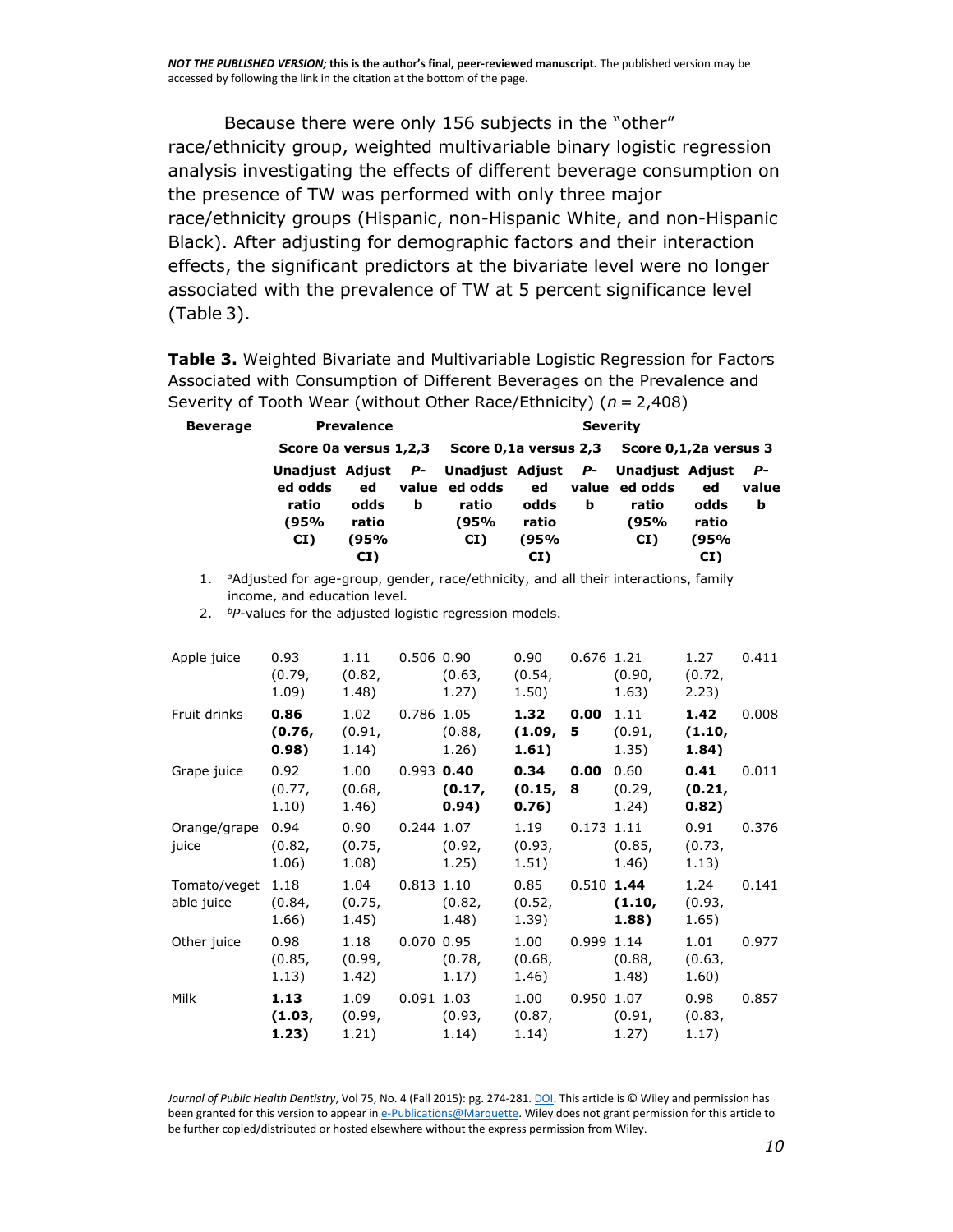| <b>Beverage</b> |                                                    | <b>Prevalence</b>                  |                | <b>Severity</b>                                             |                                    |            |                                                          |                                    |                  |  |  |
|-----------------|----------------------------------------------------|------------------------------------|----------------|-------------------------------------------------------------|------------------------------------|------------|----------------------------------------------------------|------------------------------------|------------------|--|--|
|                 | Score 0a versus 1,2,3                              |                                    |                |                                                             |                                    |            | Score 0,1a versus 2,3 Score 0,1,2a versus 3              |                                    |                  |  |  |
|                 | Unadjust Adjust<br>ed odds<br>ratio<br>(95%<br>CI) | ed<br>odds<br>ratio<br>(95%<br>CI) | <b>P-</b><br>b | Unadjust Adjust P-<br>value ed odds<br>ratio<br>(95%<br>CI) | ed<br>odds<br>ratio<br>(95%<br>CI) | b          | Unadjust Adjust<br>value ed odds<br>ratio<br>(95%<br>CI) | ed<br>odds<br>ratio<br>(95%<br>CI) | Р-<br>value<br>b |  |  |
| Soft drinks     | 0.95<br>(0.86,<br>1.05)                            | 0.97<br>(0.86,<br>1.09)            | $0.610$ $0.90$ | (0.81,<br>1.00)                                             | 0.95<br>(0.84,<br>1.06)            | 0.327 0.93 | (0.80,<br>1.09)                                          | 1.04<br>(0.91,<br>1.19)            | 0.596            |  |  |

Table [3](http://onlinelibrary.wiley.com/doi/10.1111/jphd.12096/full#jphd12096-tbl-0003) also shows the results from the multivariate logistic regression analysis on the relationship between the severity of TW and consumption of different beverages after the adjustment for demographic factors and interaction effects. Consumption of fruit drinks and grape juice remained significant predictors associated with severity of TW (*P* < 0.05). For every one more fruit drink consumed a day, the odds of participants having moderate or severe TW relative to no or mild TW was 32 percent more  $[odds \text{ ratio } (OR) = 1.32, 95]$ percent confidence interval (CI): 1.09-1.61], whereas the odds of participants having severe TW relative to all other TW categories was 42 percent more ( $OR = 1.42$ , 95 percent CI: 1.10-1.84). On the other hand, the trend was reversed with grape juice consumption. The odds of having moderate or severe TW were 66 percent lower for every unit increase in grape juice consumption a day ( $OR = 0.34$ ) and similarly 59 percent lower for the odds of severe TW ( $OR = 0.41$ , 95 percent CI: 0.21-0.82).

### **Discussion**

This study expands the literature on the documentation of the growing public health concern regarding TW and provides prevalence and severity data as well as associated factors related to TW in adults in the United States. The study shows that a substantial proportion of adults living in the United States had some evidence of TW, with a mild form of TW being the most common in terms of the severity. Bartlett *et al*. in a study of TW among young adults from seven European countries based on the Basic Erosive Wear Examination (BEWE) reported that 26 percent had evidence of TW limited to enamel (score 2) and 3.3 percent had evidence of TW into dentine (score 3). [9](http://onlinelibrary.wiley.com/doi/10.1111/jphd.12096/full#jphd12096-bib-0009) However, BEWE is designed for the examination of a few

*Journal of Public Health Dentistry*, Vol 75, No. 4 (Fall 2015): pg. 274-281[. DOI.](http://dx.doi.org/10.1111/jphd.12096) This article is © Wiley and permission has been granted for this version to appear i[n e-Publications@Marquette.](http://epublications.marquette.edu/) Wiley does not grant permission for this article to be further copied/distributed or hosted elsewhere without the express permission from Wiley.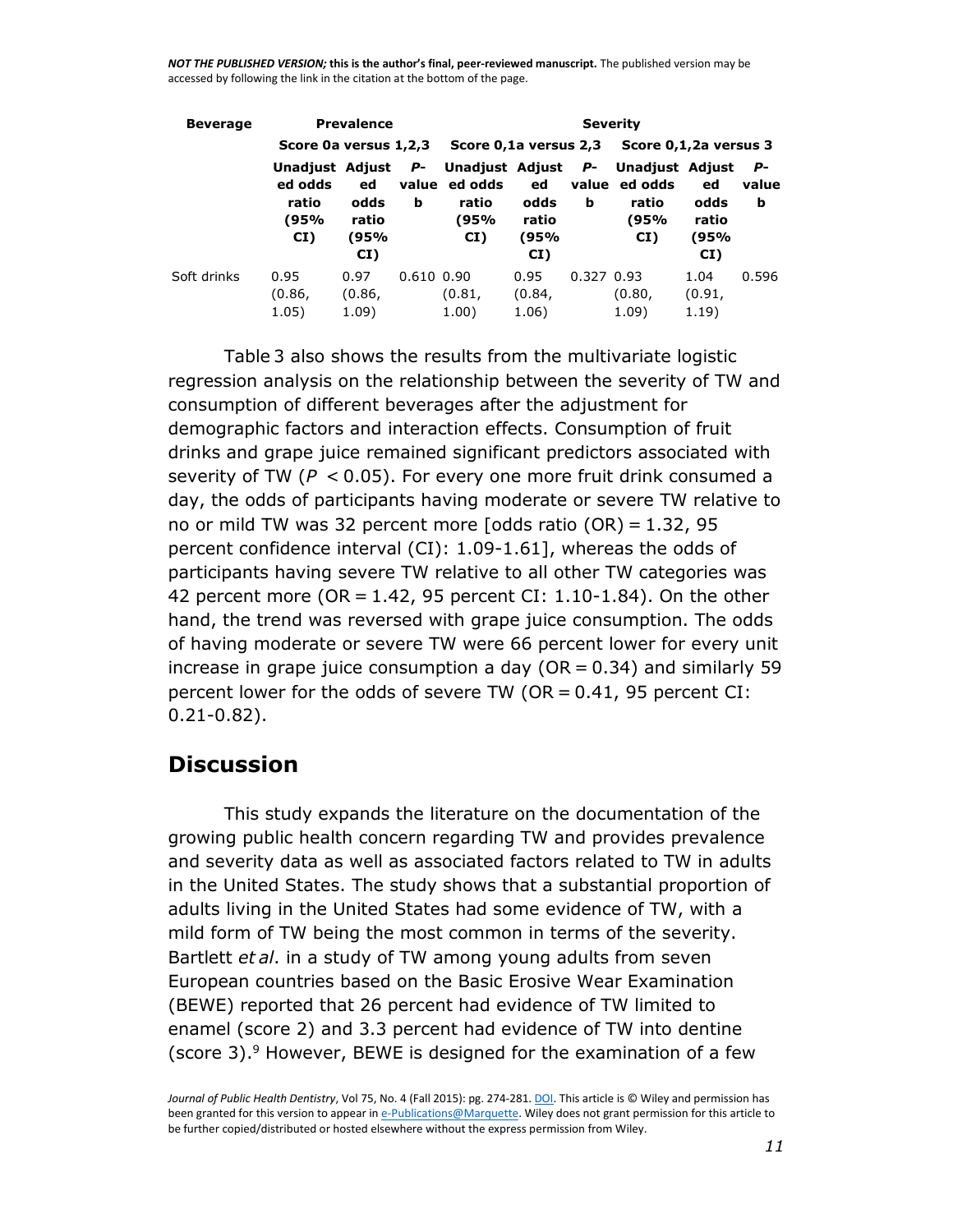teeth and for monitoring the severity and progression of erosive TW in a dental practice and somewhat unsuitable for epidemiological studies.

Another study conducted by Xhonga-Oja and Valdmanis using a convenience sample of dental school patients in Los Angeles and Boston reported that the prevalence of dental erosion among adults was 25 percent.<sup>[10](http://onlinelibrary.wiley.com/doi/10.1111/jphd.12096/full#jphd12096-bib-0010)</sup> Our finding on the prevalence of TW is in contrast with the few published reports that are based on convenience and nationally representative samples of adults from different countries. However, our data provide additional documentation on the prevalence, severity, and the relationship between demographic factors and TW among adults in the United States.

Most studies conducted in children have identified significant predictors related to the prevalence and severity of TW and dental erosion. However, the relationship between extrinsic factors is complex and difficult to interpret because of the interaction effect displayed by the different variables included in the different analyses.<sup>[11](http://onlinelibrary.wiley.com/doi/10.1111/jphd.12096/full#jphd12096-bib-0011)</sup> Reporting and interpretation of our findings regarding the identification of significant predictors related to prevalence and severity of TW was complex because of the significant interaction effects between age, gender, and race/ethnicity. In our study, TW prevalence and severity increased with age. These findings were fairly consistent with previous studies in children and adults based on convenience, longitudinal studies, and national representative samples from both developing and developed countries. [12-17](http://onlinelibrary.wiley.com/doi/10.1111/jphd.12096/full#jphd12096-bib-0012) Although our dataset did not contain information on diet, brushing habits, bruxism, and enamel composition, it is important to recognize the role of these factors in the prevalence and severity of TW. [11](http://onlinelibrary.wiley.com/doi/10.1111/jphd.12096/full#jphd12096-bib-0011) Lussi *et al*. reported that the effect of tooth brushing is somewhat dependent on the bristle stiffness,<sup>[12](http://onlinelibrary.wiley.com/doi/10.1111/jphd.12096/full#jphd12096-bib-0012)</sup> but more studies are required to reinforce this finding.

Another interesting finding was that gender was significantly associated with prevalence and severity of TW in adults, a result that is consistent with some previous studies on dental erosion and TW conducted in children, adolescents, and young adults.<sup>[1,18-21](http://onlinelibrary.wiley.com/doi/10.1111/jphd.12096/full#jphd12096-bib-0001)</sup> However, it remains unclear whether this relationship is influenced by biological or behavioral factors, or indeed both. [22](http://onlinelibrary.wiley.com/doi/10.1111/jphd.12096/full#jphd12096-bib-0022) In addition, compared with non-Hispanic Whites, non-Hispanic Blacks had lower prevalence of TW, a

*Journal of Public Health Dentistry*, Vol 75, No. 4 (Fall 2015): pg. 274-281[. DOI.](http://dx.doi.org/10.1111/jphd.12096) This article is © Wiley and permission has been granted for this version to appear i[n e-Publications@Marquette.](http://epublications.marquette.edu/) Wiley does not grant permission for this article to be further copied/distributed or hosted elsewhere without the express permission from Wiley.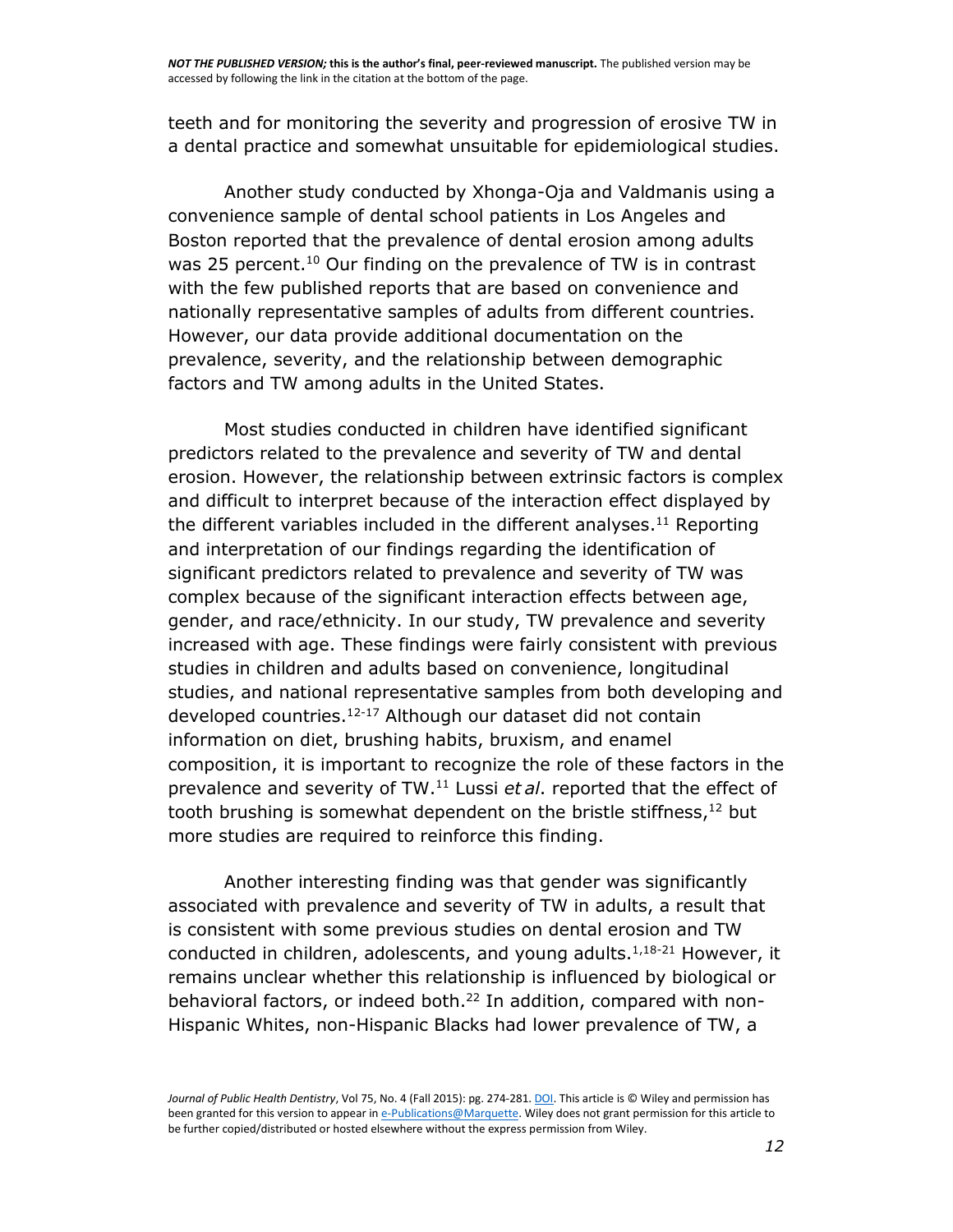finding consistent with that found in children based on the same NHANES data. [6](http://onlinelibrary.wiley.com/doi/10.1111/jphd.12096/full#jphd12096-bib-0006)

With increased consumption of beverages in North America among adults, there is a need to explore the relationship between consumption of beverages and the occurrence/progression of TW and dental erosion. However, previous studies have reported mixed results from clinicians, laboratory scientists, and epidemiological researchers. In this study, drinks/fruit juice and soft drinks were the most consumed beverages by adults. The consumption of fruit drinks was significantly associated with the severity of TW. This finding is in contrast with prior studies in children and adults.<sup>[2,9,18](http://onlinelibrary.wiley.com/doi/10.1111/jphd.12096/full#jphd12096-bib-0002)</sup> In addition, some studies have indicated that the erosive potential of fruit drinks are related to the acidity and frequency of intake. However, NHANES data did not contain this information for our evaluation. [9,22,23](http://onlinelibrary.wiley.com/doi/10.1111/jphd.12096/full#jphd12096-bib-0009) Although not statistically significant, our study demonstrates that the largest absolute difference in mean soft drink consumption between subjects with and without TW was based on severity. In addition, there were only weak to moderate correlations between the consumption of different juices/drinks. The consumption of grape juice was significantly associated with the severity of TW. Although this might be an unusual finding, it is important for future studies to determine the underlying pathological mechanisms.

In our study, milk was the second highest consumed product on average in the list of beverage information collected. Aidi *et al*. reported that erosive TW was less likely to progress in subjects who consumed milk. [24](http://onlinelibrary.wiley.com/doi/10.1111/jphd.12096/full#jphd12096-bib-0024) In our study, the prevalence of TW was significantly associated with the mean consumption of milk among subjects with and without TW, but not with the severity of TW at the bivariate level. After adjusting for available covariates, the relationship with prevalence of TW became almost nonexistent. This is particularly interesting given that milk protein has been documented to contribute to the protective effect of the salivary pellicle. In addition, it is documented that the fluoride present in milk forms fluorohydroxyapatite or fluorapatite and has a protective effect on the tooth surface. However, future studies are required to identify mechanisms of the possible protective effect of milk in TW from longitudinal studies especially in adults.<sup>[25](http://onlinelibrary.wiley.com/doi/10.1111/jphd.12096/full#jphd12096-bib-0025)</sup>

*Journal of Public Health Dentistry*, Vol 75, No. 4 (Fall 2015): pg. 274-281[. DOI.](http://dx.doi.org/10.1111/jphd.12096) This article is © Wiley and permission has been granted for this version to appear i[n e-Publications@Marquette.](http://epublications.marquette.edu/) Wiley does not grant permission for this article to be further copied/distributed or hosted elsewhere without the express permission from Wiley.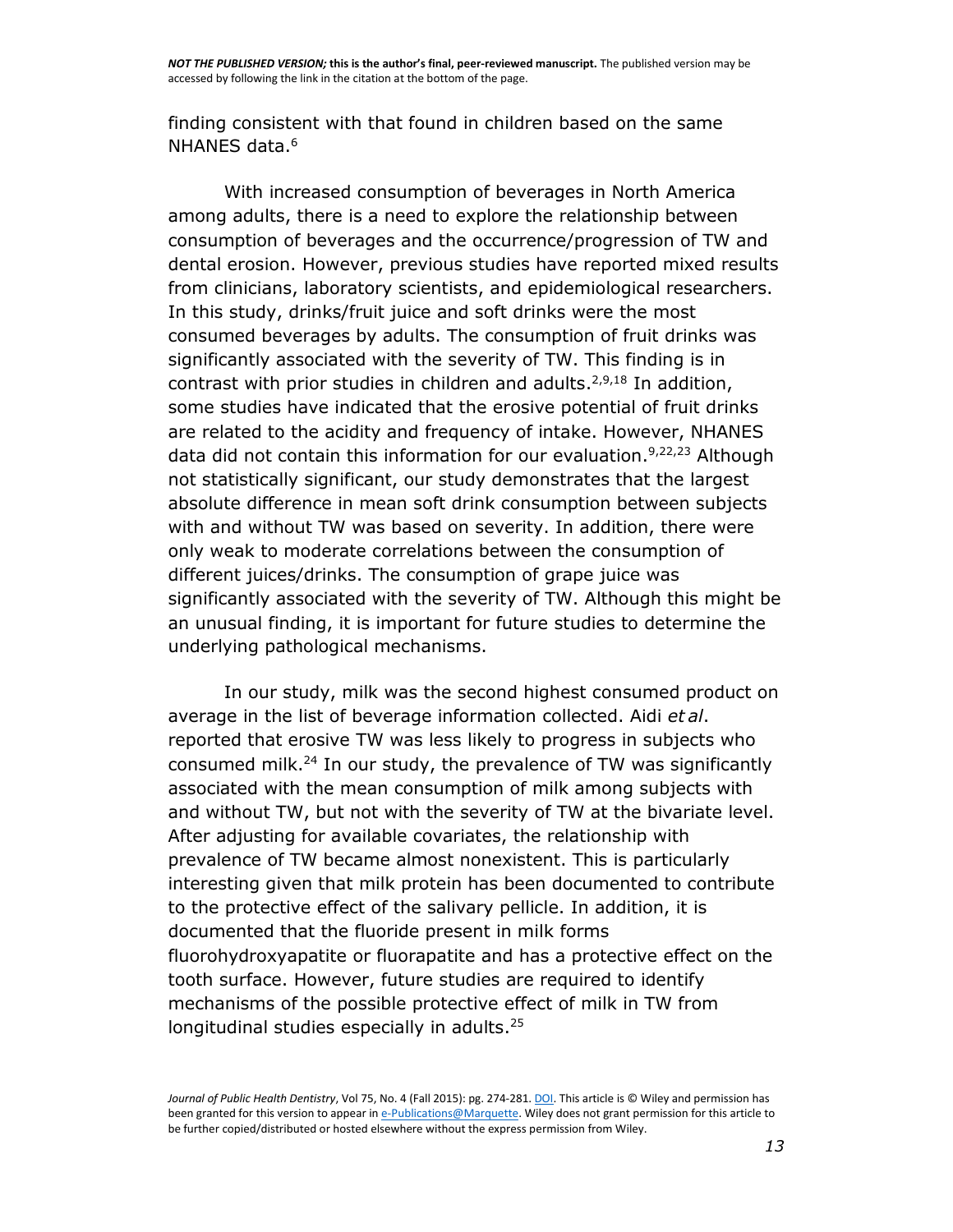To the best of our knowledge, this is the first study to report on the prevalence and severity of TW and its relationship with drink/juice consumption in a large, nationally representative sample of US adults. However, our study is subject to some limitations. First, the data analyzed is based on self-reports and subject to random and systematic reporting errors as well as coding errors. Second, NHANES is a cross-sectional study, which makes it impossible to ascertain a cause–effect relationship, but is robust enough to identify potential risk factors associated with TW. In addition we are unable to adjust for all potential covariates such as gastroesophageal reflux in our analysis because it was not collected. Third, the study only examined current consumption of drinks/juice and not total consumption by subjects since tooth eruption. Therefore, we are unable to account for all previous consumption that could have potentially affected our results. Nevertheless, studies have documented that estimates derived from food frequency questionnaires closely match those from 24-hour dietary recalls or food records. [26,27](http://onlinelibrary.wiley.com/doi/10.1111/jphd.12096/full#jphd12096-bib-0026) Fourth, the TW index used in the study consist of scores that do not take into consideration the age of the patient or other criteria for identifying pathological forms of wear.<sup>[28](http://onlinelibrary.wiley.com/doi/10.1111/jphd.12096/full#jphd12096-bib-0028)</sup> Finally, we recognize that our findings should be interpreted with caution due to differences in study population, type of indices used to record TW, and the level of training and calibration of examiners used for data collection. Our study highlights and suggests that TW is prevalent and severe within the United States and warrants further consideration by clinicians and researchers. If left unchecked, this problem could affect prevalence and severity of TW in adults. In addition, our study analyzed a nationally representative sample of adults identified for providing national estimates for monitoring health outcomes and disease burden in the United States. Our study demonstrates that a substantial proportion of adults shows evidence of TW by demographic factors in a complex way. Fruit drinks consumption in adults was associated with severity of TW but not with the prevalence of TW after adjusting for demographics.

### **Acknowledgment**

This work was supported by a grant from the National Institute of Health; grant#R03DE021676.

*Journal of Public Health Dentistry*, Vol 75, No. 4 (Fall 2015): pg. 274-281[. DOI.](http://dx.doi.org/10.1111/jphd.12096) This article is © Wiley and permission has been granted for this version to appear i[n e-Publications@Marquette.](http://epublications.marquette.edu/) Wiley does not grant permission for this article to be further copied/distributed or hosted elsewhere without the express permission from Wiley.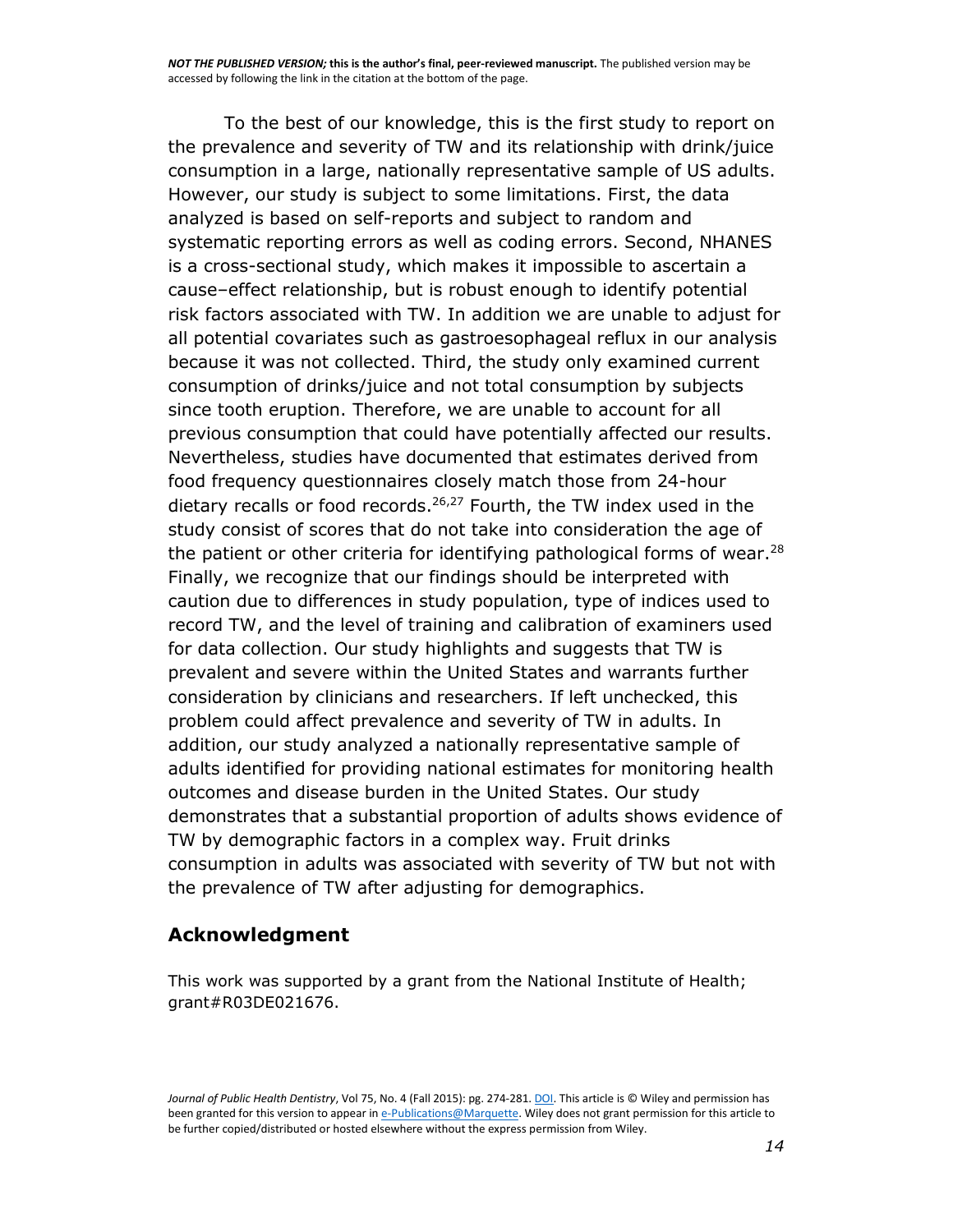### **[References](http://onlinelibrary.wiley.com/doi/10.1111/jphd.12096/full#jphd12096-bibl-0001)**

- <sup>1</sup>Okunseri C, Okunseri E, Gonzalez C, Visotcky A, Szabo A. Erosive tooth wear and consumption of beverages among children in the United States. *Caries Res.* 2011;45(2):130-135.
- <sup>2</sup>Kidd EA, Smith BG. Toothwear histories: a sensitive issue. *Dent Update.* 1993;20(4):174-178.
- <sup>3</sup>Azzopardi A, Bartlett DW, Watson TF, Smith BG. A literature review of the techniques to measure tooth wear and erosion. *Eur J Prosthodont Restor Dent.* 2000;8(3):93-97. Review.
- <sup>4</sup>Dixon B, Sharif MO, Ahmed F, Smith AB, Seymour D. Evaluation of the basic erosive wear examination (BEWE) for use in general dental practice. *Br Dent J.* 2012;213(E4):1-4.
- <sup>5</sup>Bardsley PF. The evolution of tooth wear indices. *Clin Oral Investig*. 2008;12:S15-19.
- <sup>6</sup>McGuire J, Szabo A, Jackson S, Bradley TG, Okunseri C. Erosive tooth wear among children in the United States: relationship to race/ethnicity and obesity. Int J Paediatr Dent. 2009;19(2):91- 98. *Erratum in: International Journal of Paediatric Dentistry.*  2009;19.
- <sup>7</sup>Nunn JH. Prevalence of dental erosion and the implications for oral health. *Eur J Oral Sci.* 1996;104:156-161. Review.
- <sup>8</sup>Dye BA, Nowjack-Raymer R, Barker LK, Nunn JH, Steele JG, Tan S, Lewis BG, Beltran-Aguilar ED. Overview and quality assurance for the oral health component of the National Health and Nutrition examination Survey 2003-4. *J Public Health Dent.*  2008;68:218-226.
- <sup>9</sup>Bartlett DW, Lussi A, West NX, Bouchard P, Sanz M, Bourgeois D. Prevalence of tooth wear on buccal and lingual surfaces and possible risk factors in young European adults. *J Dent.*  2013;41:1007-1013.
- <sup>10</sup>Xhonga-Oja FA, Valdmanis S. Factor analysis of dental erosion occurrence. *J Oral Rehabil.* 1986;13:247-256.
- <sup>11</sup>Ramsay DS, Rothen M, Scott JM, Cunha-Cruz J, on behalf of the Northwest PRECEDENT network. Tooth wear and the role of salivary measures in general practice patients. *Clin Oral Investig.* 2015;19(1):85-95.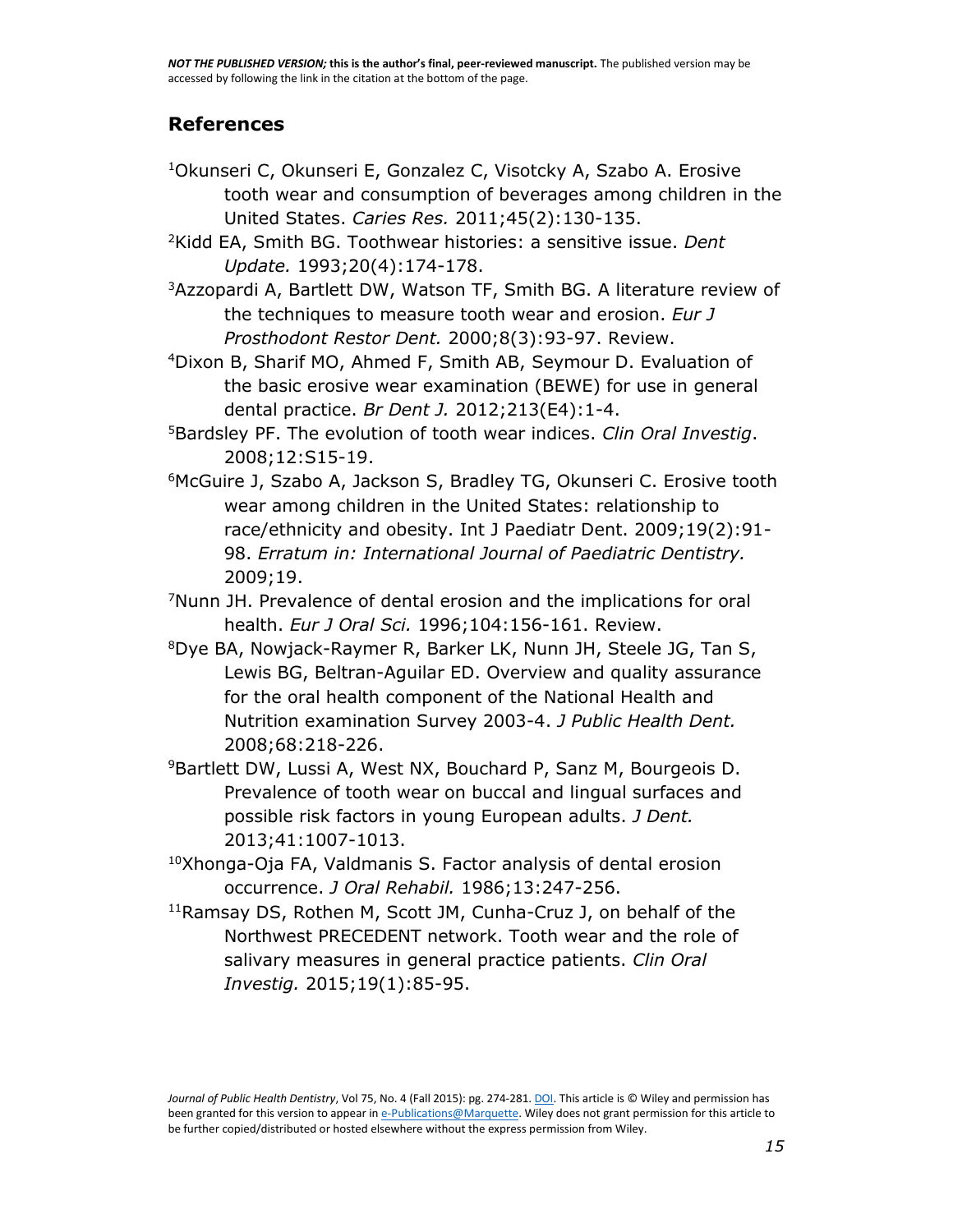- <sup>12</sup>Lussi A, Schaffner M. Progression of and risk factors for dental erosion and wedge-shaped defects over a 6-year period. *Caries Res.* 2000;34:182-187.
- <sup>13</sup>Van't Spijker A, Rodriguez JM, Kreulen CM, Bronkhorst EM, Bartlett DW, Creugers NH. Prevalence of tooth wear in adults. *Int J Prosthodont.* 2009;22:35-42.
- <sup>14</sup>Poynter ME, Wright PS. Tooth wear and some factors influencing its severity. *Restorative Dent.* 1990;6:8-11.
- <sup>15</sup>Smith BG, Robb ND. The prevalence of tooth wear in 1007 dental patients. *J Oral Rehabil.* 1996;23:232-239.
- $16$ Bartlett D, Dugmore C. Pathological or physiological erosion is there a relationship to age? *Clin Oral Investig.* 2008;12:S27-31.
- <sup>17</sup>Dugmore CR, Rock WP. A multifactorial analysis of factors associated with dental erosion. *Br Dent J.* 2004;196:283-286.
- 18Hasselkvist A, Johansson A, Johansson AK. Dental erosion and soft drink consumption in Swedish children and adolescents and the development of a simplified erosion partial recording system. *Swed Dent J.* 2010;34:187-195.
- <sup>19</sup>Bardolia P, Burnside G, Ashcroft A, Milosevic A, Goodfellow SA, Rolfe EA, Pine CM. Prevalence and risk indicators of erosion in thirteen- to fourteen-year-olds on the Isle of Man. *Caries Res.*  2010;44:165-168.
- <sup>20</sup>Søvik JB, Tveit AB, Storesund T, Mulic A. Dental erosion: a widespread condition nowadays? A cross-sectional study among a group of adolescents in Norway. *Acta Odontol Scand.*  2014;72(7):523-529.
- <sup>21</sup>Mulic A, Tveit AB, Skaare AB. Prevalence and severity of dental erosive wear among a group of Norwegian 18-year-olds. *Acta Odontol Scand.* 2013;71:475-481.
- <sup>22</sup>Bartlett DW, Fares J, Shirodaria S, Chiu K, Ahmad N, Sherriff M. The association of tooth wear, diet and dietary habits in adults aged 18-30 years old. *J Dent.* 2011;39:811-816.
- <sup>23</sup>Nayak SS, Ashokkumar BR, Ankola AV, Hebbal MI. Association of erosion with dietary factors among 5-year-old children in India. *J Dent Child.* 2012;79:122-129.
- <sup>24</sup>El Aidi H, Bronkhorst EM, Huysmans MC, Truin GJ. Multifactorial analysis of factors associated with the incidence and progression of erosive tooth wear. *Caries Res.* 2011;45:303-312.

Journal of Public Health Dentistry, Vol 75, No. 4 (Fall 2015): pg. 274-281. **DOI**. This article is © Wiley and permission has been granted for this version to appear i[n e-Publications@Marquette.](http://epublications.marquette.edu/) Wiley does not grant permission for this article to be further copied/distributed or hosted elsewhere without the express permission from Wiley.